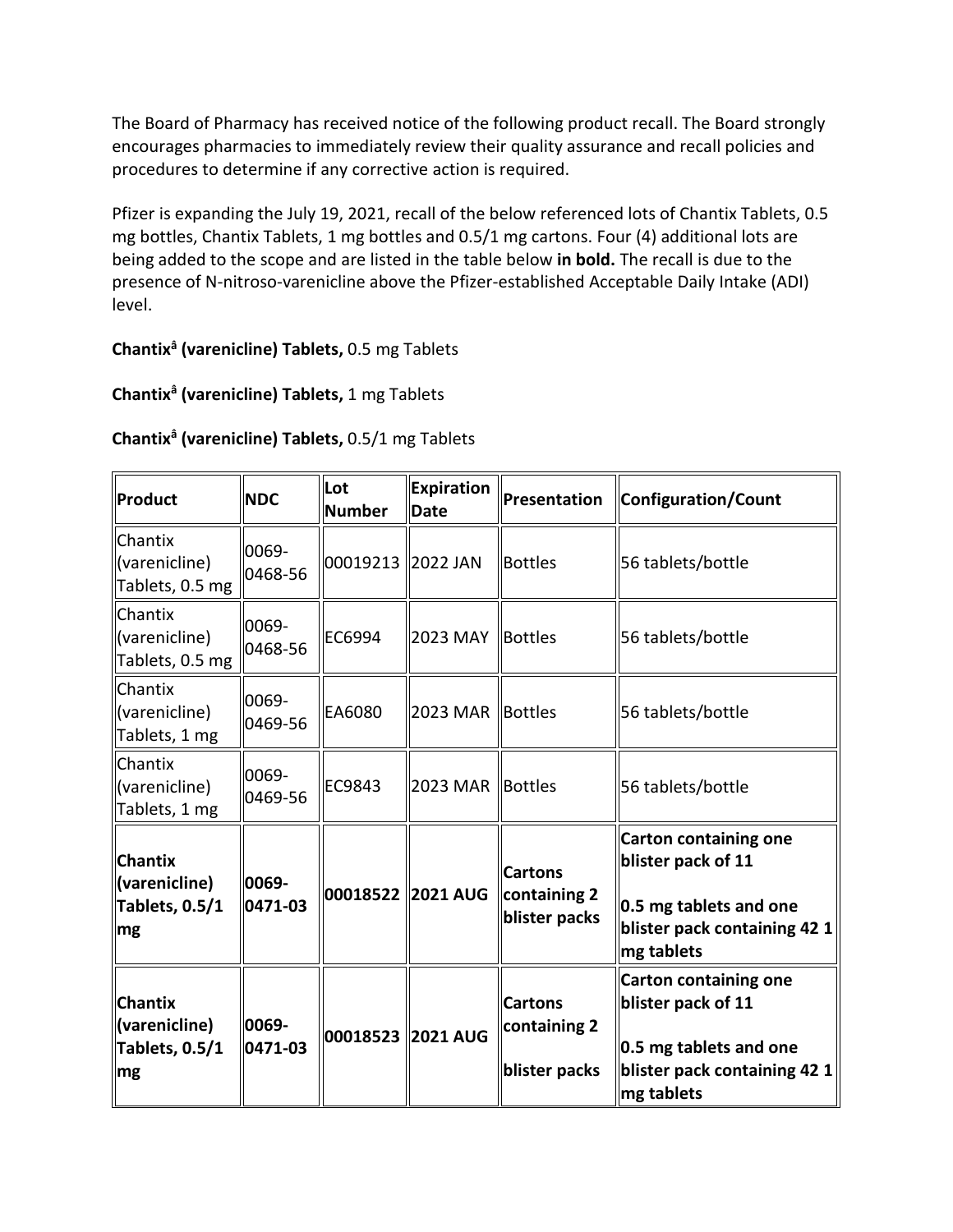| Product                                                               | <b>NDC</b>           | Lot<br><b>Number</b> | <b>Expiration</b><br><b>Date</b> | Presentation                                    | Configuration/Count                                                                                                        |
|-----------------------------------------------------------------------|----------------------|----------------------|----------------------------------|-------------------------------------------------|----------------------------------------------------------------------------------------------------------------------------|
| <b>Chantix</b><br>(varenicline)<br>Tablets, 0.5/1<br>mg               | 0069-<br>0471-03     |                      | 00018739 2021 AUG                | <b>Cartons</b><br>containing 2<br>blister packs | <b>Carton containing one</b><br>blister pack of 11<br>0.5 mg tablets and one<br>blister pack<br>containing 42 1 mg tablets |
| <b>Chantix</b><br>(varenicline)<br>Tablets, 0.5/1<br>mg               | 0069-<br>0471-03     |                      | 00018740 2021 AUG                | <b>Cartons</b><br>containing 2<br>blister packs | <b>Carton containing one</b><br>blister pack of 11<br>0.5 mg tablets and one<br>blister pack containing 42 1<br>mg tablets |
| Chantix<br>(varenicline)<br>Tablets, 0.5/1<br>mg                      | 0069-<br>0471-03     | 00020231 2021 SEP    |                                  | Cartons<br>containing 2<br>blister packs        | Carton containing one<br>blister pack of 11<br>0.5 mg tablets and one<br>blister pack containing 42 1<br>mg tablets        |
| Chantix<br>(varenicline)<br>Tablets, 0.5/1<br><b>Img</b>              | 0069-<br>0471-03     |                      | 00020232 2021 NOV                | Cartons<br>containing 2<br>blister packs        | Carton containing one<br>blister pack of 11<br>0.5 mg tablets and one<br>blister pack containing 42 1<br>mg tablets        |
| Chantix<br>(varenicline)<br>Tablets, 0.5/1<br>$\mathsf{Im}\mathsf{g}$ | $ 0069 -$<br>0471-03 | 00020357 2021 DEC    |                                  | Cartons<br>containing 2<br>blister packs        | Carton containing one<br>blister pack of 11<br>0.5 mg tablets and one<br>blister pack<br>containing 42 1 mg tablets        |
| Chantix<br>(varenicline)<br>Tablets, 0.5/1<br>mg                      | 0069-<br>0471-03     | 00020358 2022 JAN    |                                  | Cartons<br>containing 2<br>blister packs        | Carton containing one<br>blister pack of 11<br>0.5 mg tablets and one<br>blister pack containing 42 1<br>mg tablets        |